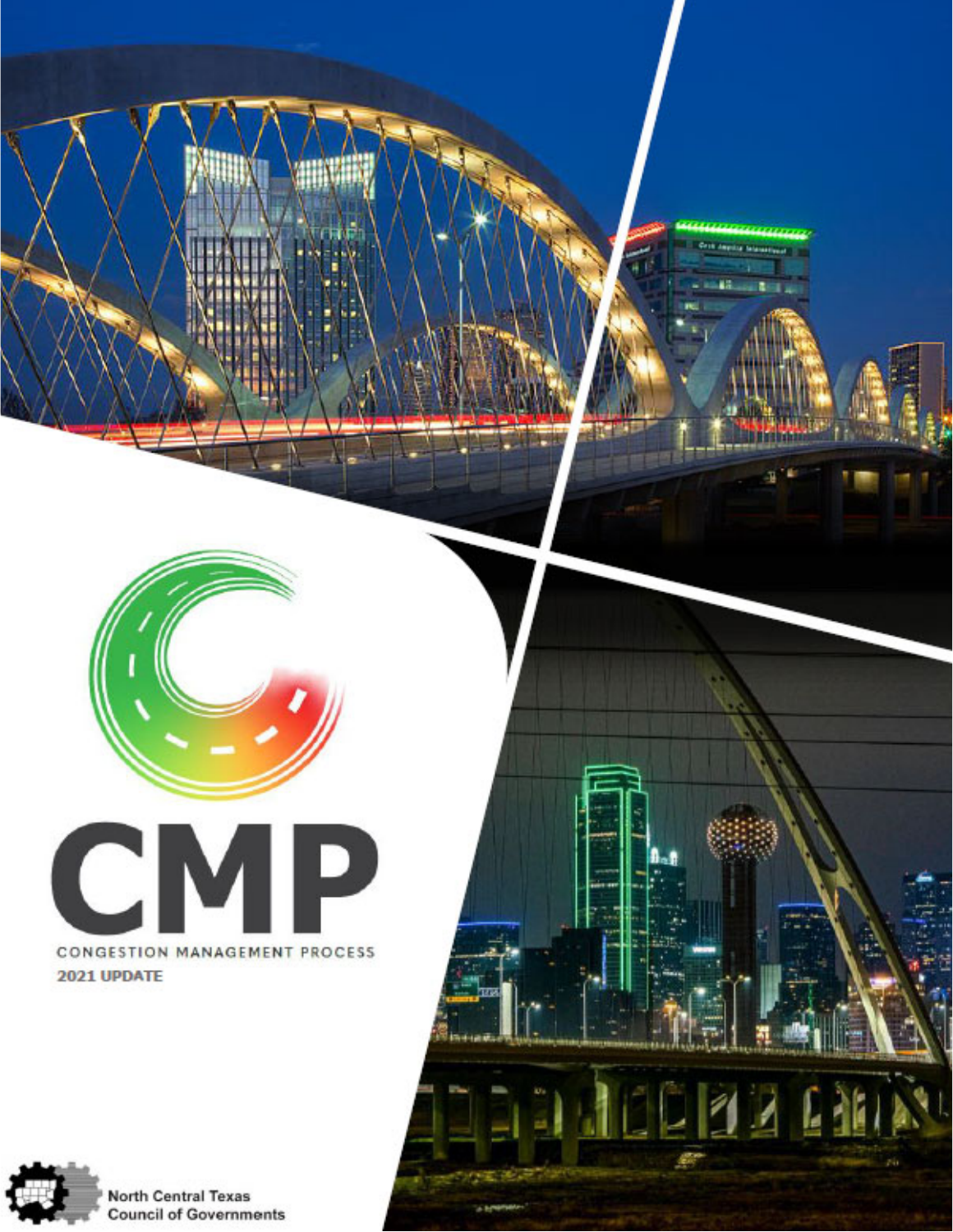## **What is NCTCOG?**

The **North Central Texas Council of Governments** (NCTCOG) is a voluntary association of, by, and for **local governments** within the 16-county North Central Texas Region. The agency was established by state enabling legislation in 1966 to assist local governments in **planning** for common needs, **cooperating** for mutual benefit, and **coordinating** for sound regional development. Its purpose is to strengthen both the individual and collective power of local governments, and to help them recognize regional opportunities, resolve regional problems, eliminate unnecessary duplication, and make joint regional decisions – as well as to develop the means to implement those decisions.

North Central Texas is a 16-county **metropolitan region** centered around Dallas and Fort Worth. The region has a population of more than 7 million (which is larger than 38 states), and an area of approximately 12,800 square miles (which is larger than nine states). NCTCOG has 229 member governments, including all 16 counties, 169 cities, 19 independent school districts, and 25 special districts.

NCTCOG's **structure** is relatively simple. An elected or appointed public official from each member government makes up the **General Assembly** which annually elects NCTCOG's **Executive Board**. The Executive Board is composed of 17 locally elected officials and one ex-officio non-voting member of the legislature. The Executive Board is the policymaking body for all activities undertaken by NCTCOG, including program activities and decisions, regional plans, and fiscal and budgetary policies. The Board is supported by policy development, technical advisory and study **committees**  – and a professional staff led by **R. Michael Eastland**, Executive Director.

NCTCOG's offices are located in Arlington in the Centerpoint Two Building at 616 Six Flags Drive (approximately onehalf mile south of the main entrance to Six Flags Over Texas).



**(817) 640-3300 FAX: (817) 640-7806 Internet: http://www.nctcog.org**

#### **NCTCOG's Department of Transportation**

Since 1974 NCTCOG has served as the Metropolitan Planning Organization (MPO) for transportation for the Dallas-Fort Worth area. NCTCOG's Department of Transportation is responsible for the regional planning process for all modes of transportation. The department provides technical support and staff assistance to the Regional Transportation Council and its technical committees, which compose the MPO policy-making structure. In addition, the department provides technical assistance to the local governments of North Central Texas in planning, coordinating, and implementing transportation decisions.

Prepared in cooperation with the U.S. Department of Transportation (Federal Highway Administration and Federal Transit Administration) and the Texas Department of Transportation. *The contents of this report reflect the views of the authors who are responsible for the opinions, findings, and conclusions presented herein. The contents do not necessarily reflect the views or policies of the Federal Highway Administration, the Federal Transit Administration, or the Texas Department of Transportation.*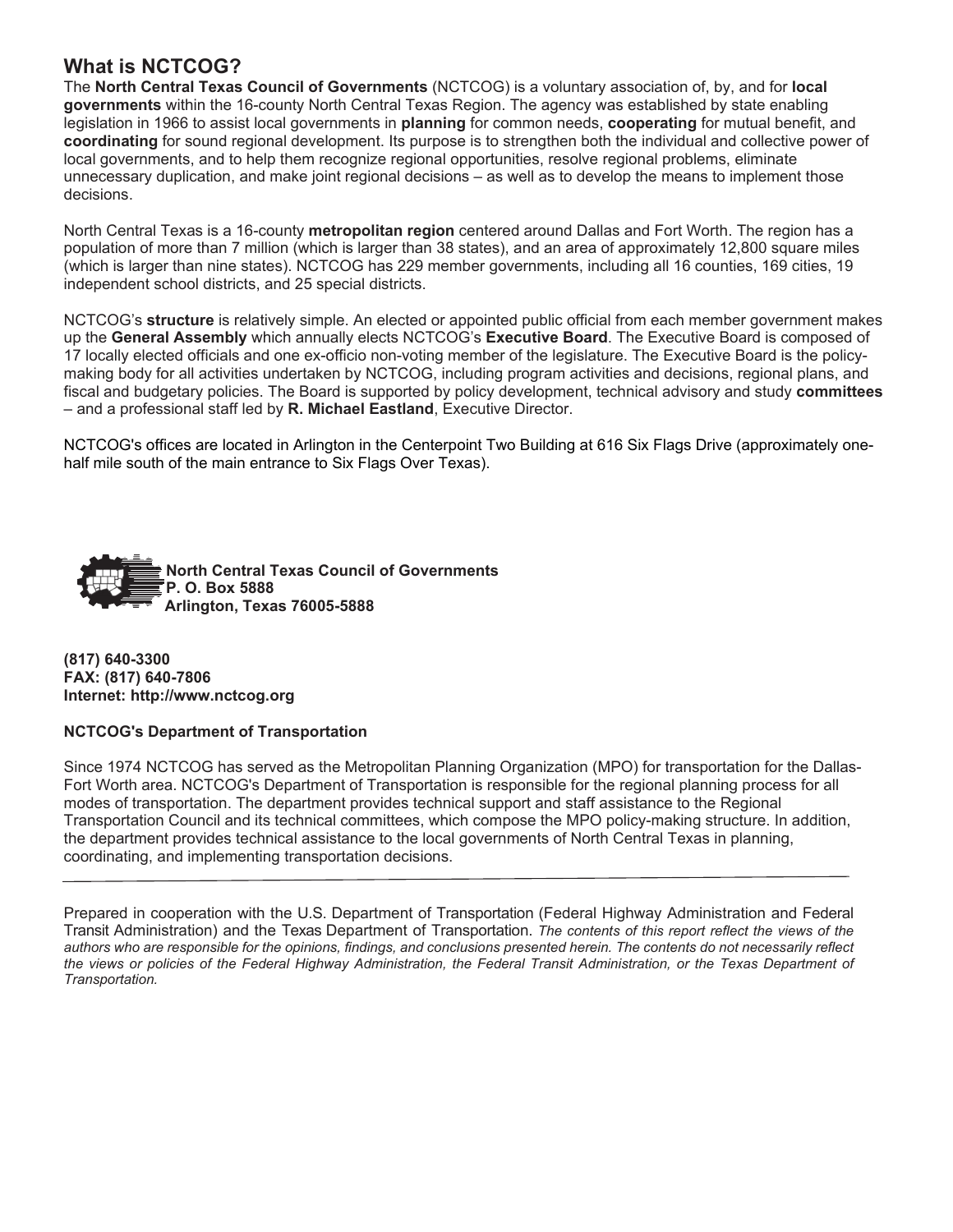#### **NCTCOG Executive Board 2021-2022**

President **David Sweet** County Judge, Rockwall County

Vice President **Andrew Piel**  Councilmember, City of Arlington

Secretary-Treasurer **Bill Heidemann** Mayor, City of Corinth

Past President **Ray Smith**  Mayor, Town of Prosper

**Director Alfonso Campos**  County Judge, Erath County Director **Rick Carmona**  Mayor, City of Terrell

Director **Jorja Clemson**  Councilmember, City of Grand Prairie

**Director Tammy Dana-Bashian**  Mayor, City of Rowlett

**Director Kevin Falconer**  Mayor, City of Carrollton **Director Clyde Hairston**  Mayor, City of Lancaster

**Director Chris Hill**  County Judge, Collin County

**Director Clay Lewis Jenkins** County Judge, Dallas County

**Director Bobbie Mitchell** Commissioner, Denton County **Director Kayci Prince**  Mayor Pro Tem, City of Plano

Director **B. Glen Whitley** County Judge, Tarrant County

Ex Officio, Non-Voting Member **Glenn Rogers**  Member of the Texas Legislature

Executive Director **R. Michael Eastland**

#### **Regional Transportation Council 2021-2022**

Theresa Daniel, Ph.D., Chair Commissioner, Dallas County

Duncan Webb, Vice Chair Commissioner, Collin County

Cary Moon, Secretary Councilmember, City of Fort Worth

Tennell Atkins Councilmember, City of Dallas

Richard E. Aubin Councilmember, City of Garland

Dennis Bailey Commissioner, Rockwall County

Mohamed "Mo" Bur, P.E. District Engineer, Texas Department of Transportation, Dallas District

Dianne Costa Board Member, Denton County Transportation Authority

Jeff Davis Chair, Trinity Metro

Pat Deen County Judge, Parker County

Andy Eads County Judge, Denton County

Kevin Falconer Mayor, City of Carrollton

Gary Fickes Commissioner, Tarrant County

George Fuller Mayor, City of McKinney

**Surface Transportation Technical Committee**  Barry L. Gordon Mayor, Duncanville

**Tanya Brooks, Chair**  Assistant Director, Traffic Management Division Transportation and Public Works City of Fort Worth

Rick Grady Councilmember, City of Plano

Lane Grayson Commissioner, Ellis County

Mojy Haddad Board Member, North Texas Tollway Authority

Roger Harmon County Judge, Johnson County

Clay Lewis Jenkins County Judge, Dallas County

Ron Jensen Mayor, City of Grand Prairie

Carl L. Johnson, P.E. District Engineer, Texas Department of Transportation, Fort Worth District

Brandon Jones Councilmember, City of Lewisville

John Keating Councilmember, City of Frisco

Mike Leyman Mayor Pro Tem, City of Mansfield

Alison Maguire Councilmember, City of Denton

B. Adam McGough Councilmember, City of Dallas

William Meadows Board Member, Dallas Fort Worth International Airport

Allan E. Meagher Councilmember, City of Irving Cara Mendelsohn Councilmember, City of Dallas

Robert Miklos Mayor Pro Tem, City of Mesquite

Philip J. Ritter Citizen Representative, City of Dallas

Jim R. Ross Mayor, City of Arlington

Chris Schulmeister Councilmember, City of Allen

Casey Thomas II Councilmember, City of Dallas

Jeremy Tompkins Councilmember, City of Euless

T. Oscar Trevino, Jr., P.E. Mayor, City of North Richland Hills

William Tsao, P.E. Citizen Representative, City of Dallas

Paul N. Wageman Chair, Dallas Area Rapid Transit

B. Glen Whitley County Judge, Tarrant County

Michael Morris, P.E. Director of Transportation, NCTCOG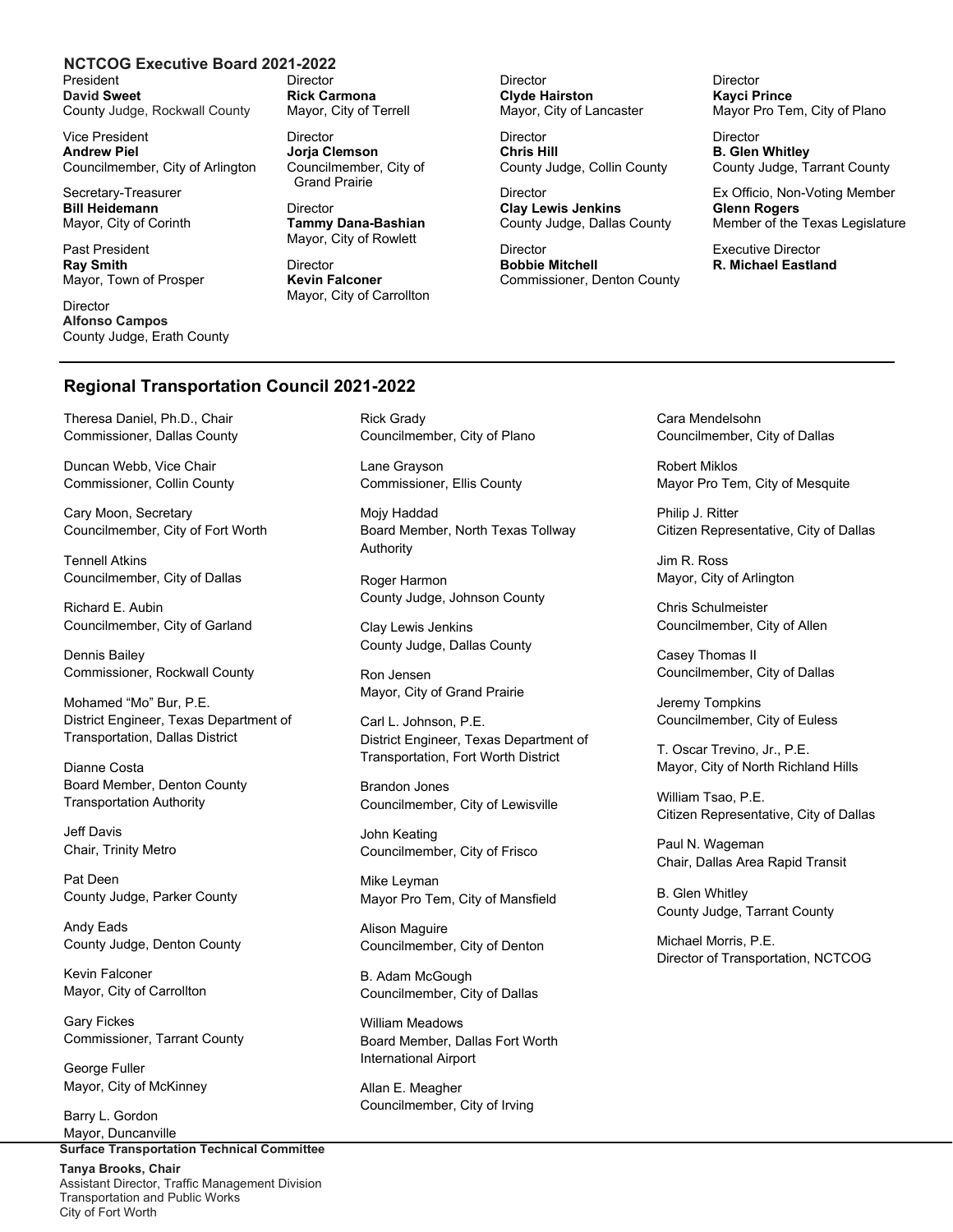### **AUTHORS**

### **AUGUST 2021**

This document is a collaborative effort by the North Central Texas Council of Governments' Congestion Management team. This document was approved by the Regional Transportation Council in August 2021.

### **CONGESTION MANAGEMENT TEAM**

Natalie Bettger Sr. Program Manager nbettger@nctcog.org

Eric Quintana Transportation Planner III equintana@nctcog.org

Michael Bils Transportation Planner I mbils@nctcog.org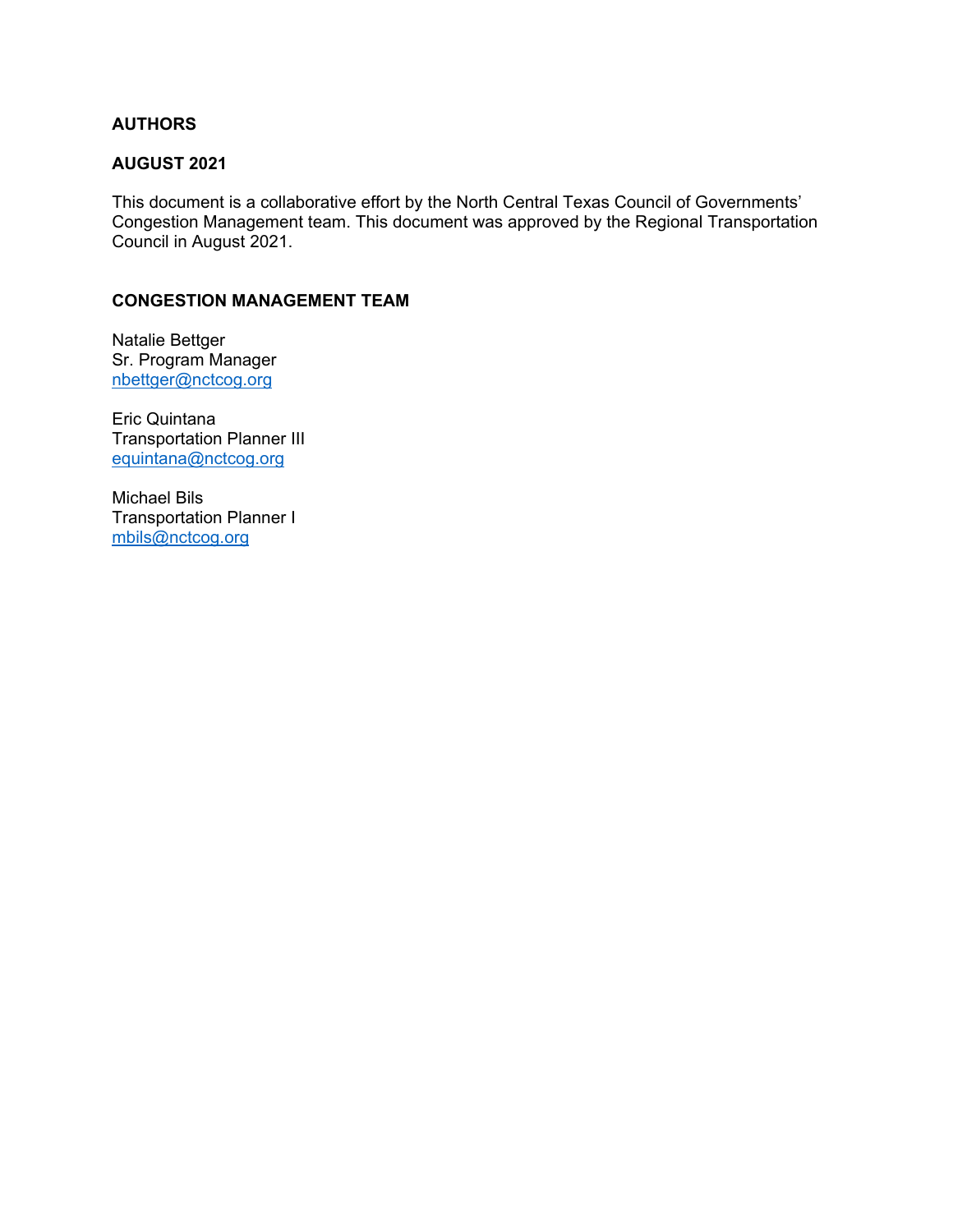# **Table of Contents**

| <b>OVERVIEW OF THE CONGESTION MANAGEMENT PROCESS1</b>                      |  |
|----------------------------------------------------------------------------|--|
|                                                                            |  |
| Congestion Management Process: A Management Solution  1                    |  |
|                                                                            |  |
| Integrating the CMP into the Metropolitan Transportation Plan 6            |  |
| Integrating the CMP into the Corridor Study and NEPA Process 8             |  |
|                                                                            |  |
|                                                                            |  |
| Integrating the CMP into the Transportation Improvement Program Process 12 |  |
|                                                                            |  |
|                                                                            |  |
|                                                                            |  |
|                                                                            |  |
|                                                                            |  |
|                                                                            |  |
|                                                                            |  |
|                                                                            |  |
|                                                                            |  |
|                                                                            |  |
|                                                                            |  |
|                                                                            |  |
| <b>TRANSPORTATION SYSTEM PERFORMANCE CRITERIA AND ASSET</b>                |  |
|                                                                            |  |
|                                                                            |  |
|                                                                            |  |
|                                                                            |  |
|                                                                            |  |
| Recurring Congestion (Expected Delay) - Travel Time Index 32               |  |
|                                                                            |  |
| Non-Recurring (Unexpected Delay) - Level of Travel Time Reliability 33     |  |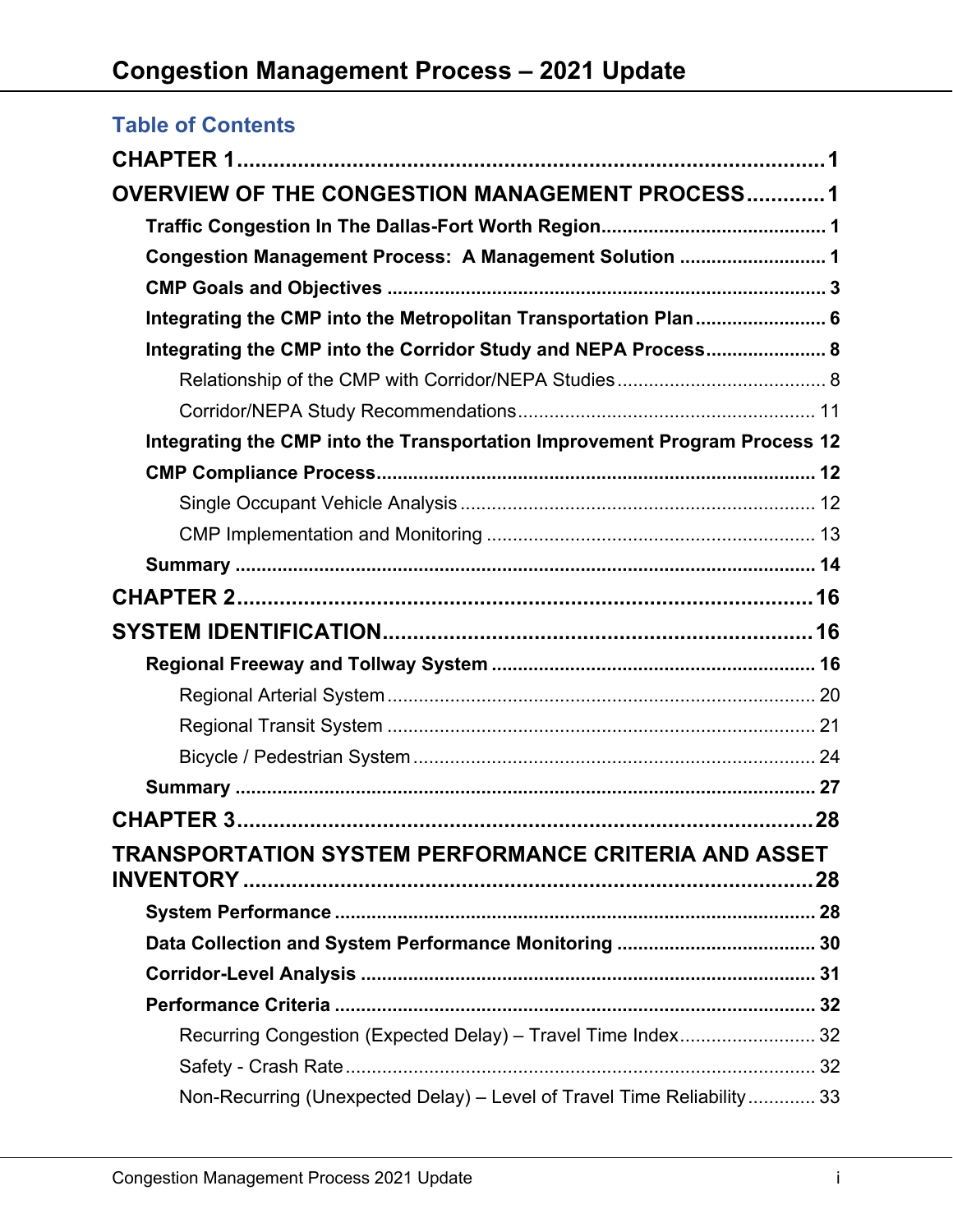# **Congestion Management Process - 2021 Update**

| Bridge and Pavement Conditions – Percentage of Pavement and Bridges in |  |
|------------------------------------------------------------------------|--|
|                                                                        |  |
|                                                                        |  |
|                                                                        |  |
|                                                                        |  |
|                                                                        |  |
|                                                                        |  |
|                                                                        |  |
|                                                                        |  |
|                                                                        |  |
|                                                                        |  |
|                                                                        |  |
|                                                                        |  |
|                                                                        |  |
|                                                                        |  |
|                                                                        |  |
|                                                                        |  |
|                                                                        |  |
|                                                                        |  |
|                                                                        |  |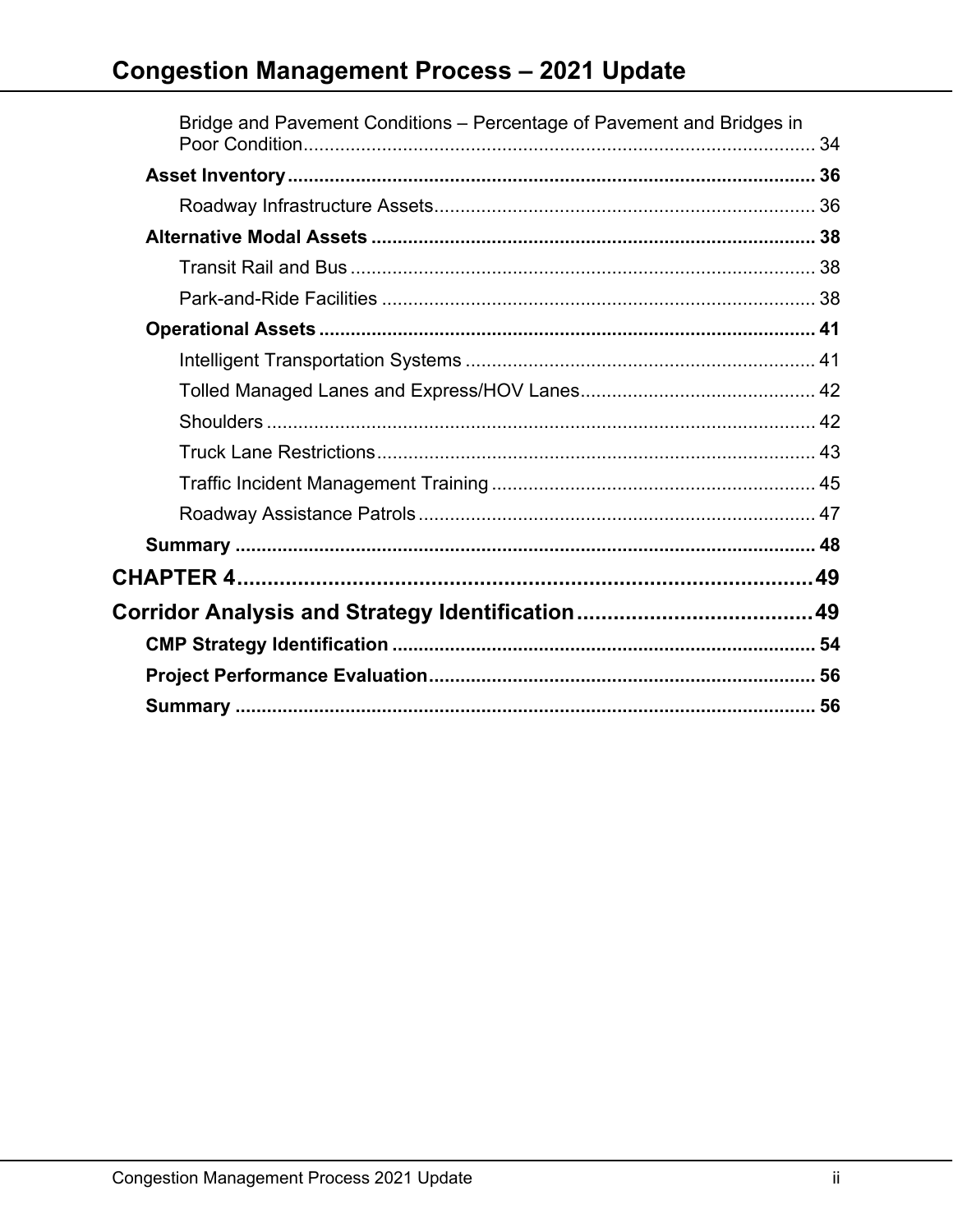## **LIST OF EXHIBITS**

| Exhibit 2-3: Network Of Tolled Roads And Tolled Managed Lanes Recommended In Mobility  |  |
|----------------------------------------------------------------------------------------|--|
|                                                                                        |  |
|                                                                                        |  |
|                                                                                        |  |
|                                                                                        |  |
|                                                                                        |  |
|                                                                                        |  |
| Exhibit 2-9: Combined Regional Veloweb Community Paths, and On-Street Bikeway Network  |  |
|                                                                                        |  |
| Exhibit 2-10: Combined Regional Veloweb Community Paths, and on-Street Bikeway Network |  |
| Table                                                                                  |  |
|                                                                                        |  |
|                                                                                        |  |
|                                                                                        |  |
|                                                                                        |  |
|                                                                                        |  |
|                                                                                        |  |
|                                                                                        |  |
|                                                                                        |  |
|                                                                                        |  |
| Exhibit 3-10: Existing, Planned, and Candidate Park-and-Ride Facilities39              |  |
|                                                                                        |  |
|                                                                                        |  |
|                                                                                        |  |
|                                                                                        |  |
|                                                                                        |  |
| Exhibit 3-16: Traffic Incident Management Training, Police Attendance Map 46           |  |
|                                                                                        |  |
| Exhibit 3-17: Traffic Incident Management Training, Fire Department Attendance Map 47  |  |
|                                                                                        |  |
|                                                                                        |  |
|                                                                                        |  |
|                                                                                        |  |
|                                                                                        |  |
|                                                                                        |  |
|                                                                                        |  |
|                                                                                        |  |